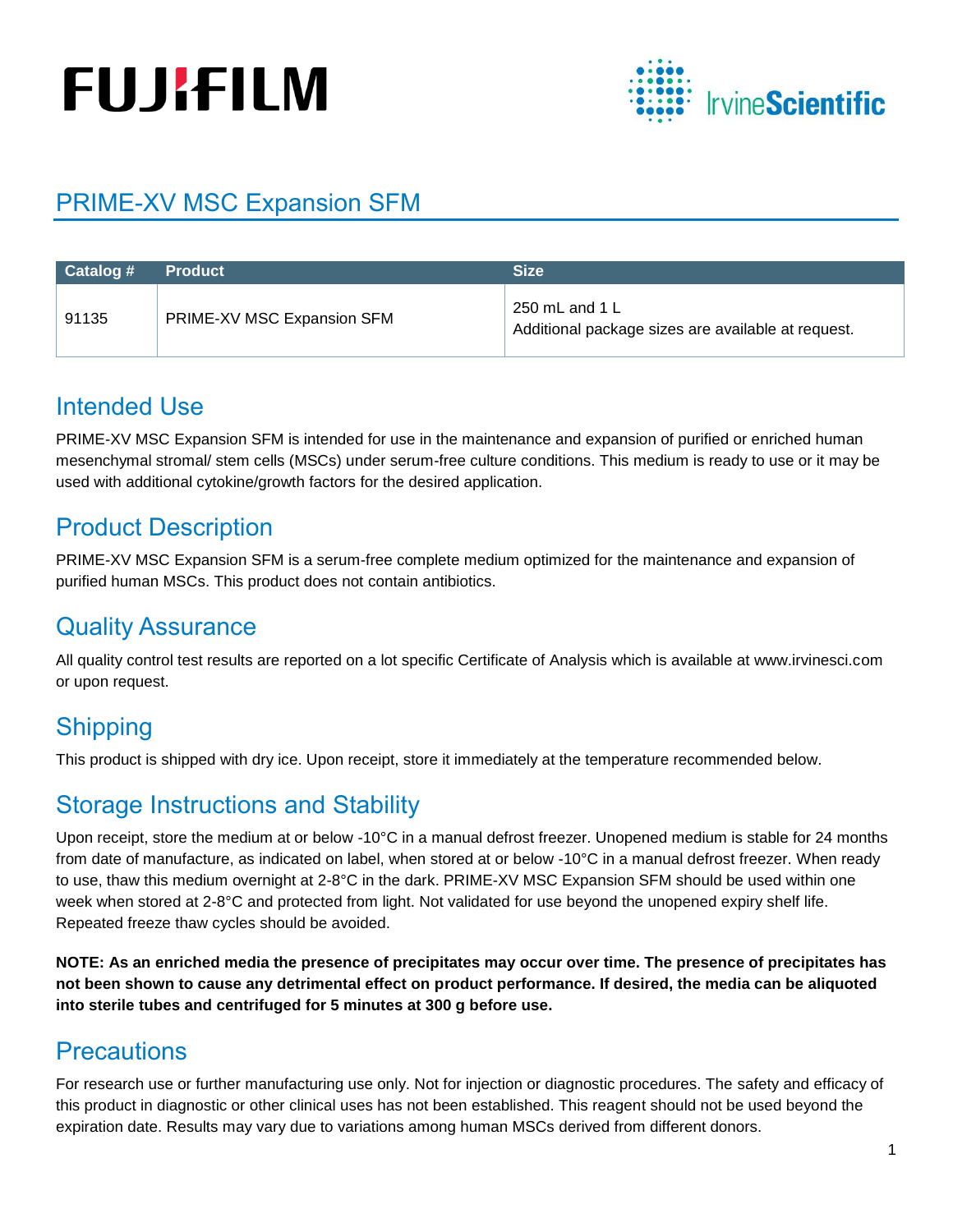This product contains components derived from human plasma, which has been tested and found negative for antibodies to HIV-1/2, hepatitis B surface antigen (HBsAg), and hepatitis C virus (HCV). However, the medium should be handled as if potentially infectious. Safe laboratory procedures should be followed and protective clothing should be worn when handing this medium. The acute and chronic effects of over-exposure to this medium are unknown.

## Directions for Use

The following protocol is optimized for expansion of MSCs derived from bone marrow in two dimensional culture vessels.

#### **Coating Procedures**

Note: To grow MSCs in PRIME-XV MSC Expansion SFM, tissue culture plates or flasks have to be pre-coated with substrate for cell attachment. It is highly recommended to use PRIME-XV (IS, Catalog # 31001) to coat culture surfaces for consistency. Other types of matrix substrate (PRIME-XV Human Fibronectin, IS, Catalog # 31002) may be used, where types and amounts of matrix protein are dependent on the experimental design of each individual investigator.

- 1. Gently add PRIME-XV in PBS (IS, Catalog # 9236) to a final concentration of 5 μg/mL.
- 2. Add the diluted coating PRIME-XV solution to culture vessel at a final volume per surface area of 0.08 mL/cm<sup>2</sup>. Refer to the table for respective culture vessel:

| Surface Area (cm <sup>2</sup> ) | Volume of 5 µg/mL |
|---------------------------------|-------------------|
|                                 | 768 µL per well   |
|                                 |                   |
| 25                              | 2 mL per flask    |
|                                 | 6 mL per flask    |
|                                 | 9.6<br>75         |

- 3. Incubate culture vessels at room temperature for 3 hours or overnight at  $2-8$ °C. The culture vessel must be sealed with Parafilm® to avoid drying if stored at  $2 - 8$ °C overnight. It is recommended to coat culture vessels the day of use or the day before use.
- 4. Aspirate out and discard diluted PRIME-XV solution from culture vessels before the addition of cells.

#### **Recovery of Cryopreserved Human MSCs**

- 1. Pre-coat the tissue culture vessel with 5 µg/mL of PRIME-XV in PBS for 3 hours at room temperature or overnight at 2 – 8°C. See Coating Procedures.
- 2. Pre-warm PRIME-XV MSC Expansion SFM to 37°C.
- 3. Rapidly thaw frozen vial of cells in a 37°C water bath.
- 4. Pipet the entire contents of the cryovial into a 15 mL conical tube. Carefully add 5 to 10 mL of pre-warmed PRIME-XV MSC Expansion SFM at an approximate rate of 3 to 5 drops per 10 seconds and gently swirl after every addition.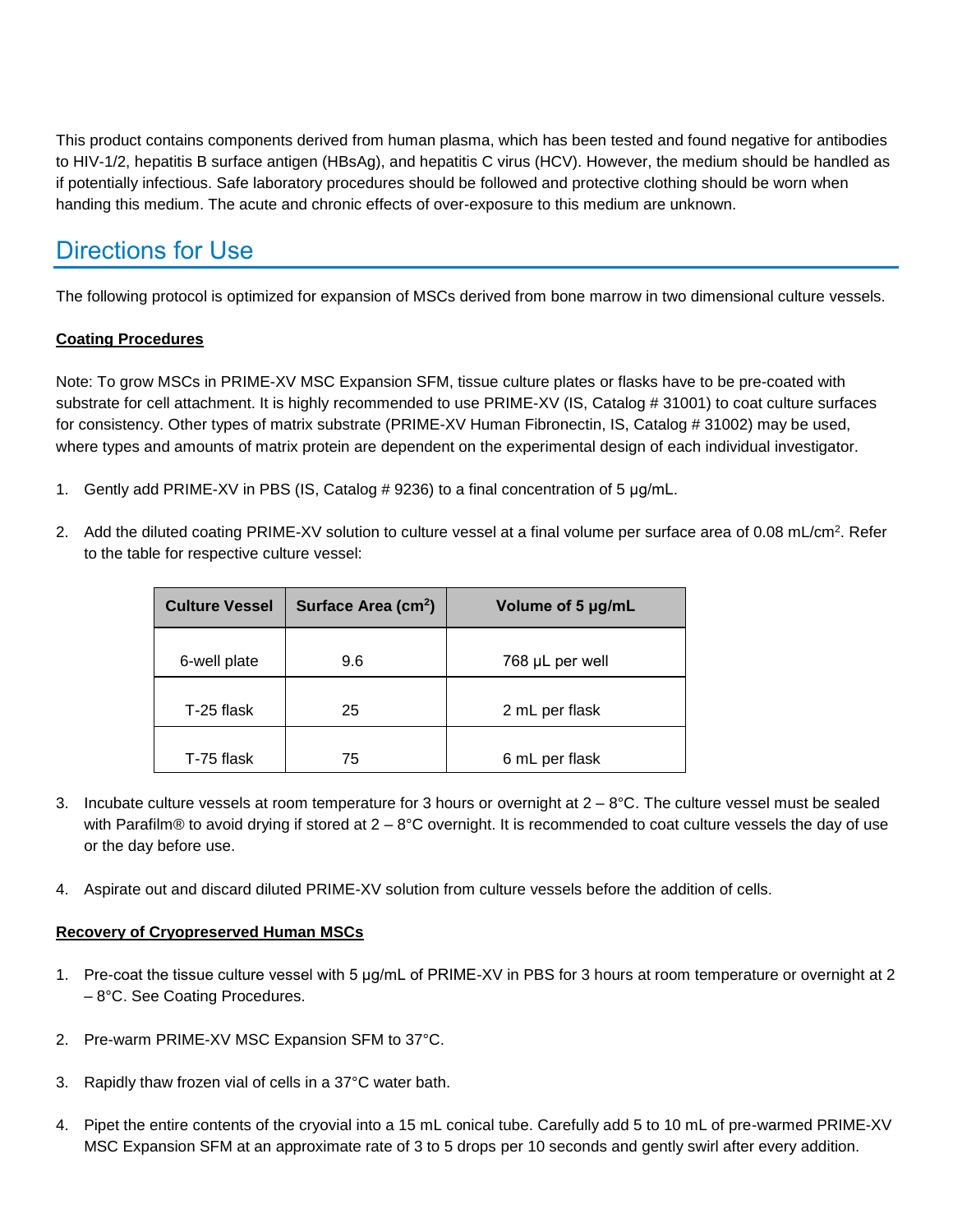- 5. Transfer the entire contents of the conical tube into a PRIME-XV coated tissue culture vessel.
- 6. Incubate the cells at 37°C in a humidified atmosphere of 5%  $CO<sub>2</sub>$  in air.
- 7. Aspirate off media and feed the cells with pre-warmed PRIME-XV MSC Expansion SFM 24 hours post-thaw.
- 8. Every 2 days remove and discard spent media, and feed the cells with pre-warmed PRIME-XV MSC Expansion SFM.
- 9. Subculture when cells reach 80-90% confluence. Do not allow the cultures become totally or over confluent. Subculturing under suboptimal conditions may affect product performance.

#### **Subculturing Human MSCs in PRIME-XV MSC Expansion SFM**

- 1. Pre-coat the tissue culture vessel with 5 µg/mL of PRIME-XV in PBS for 3 hours at room temperature or overnight at 2 – 8°C. See Coating Procedures.
- 2. Pre-warm PRIME-XV MSC Expansion SFM to 37°C.
- 3. Remove spent media from T75 flask culture and gently rinse cells once with 10 mL of PBS (IS, Catalog # 9240) for each T75 flask.
- 4. Add 5 mL of room temperature TrypLE™ Express to each T75 flask, and tilt the flask in all directions to disperse TrypLE™ Express evenly over the cells.
- 5. Incubate the cells at 37°C, 5% CO2 incubator. Monitoring periodically for cell detachment by observing the cells under the microscope. Cells will start to round and detach. Tap the side of the flask to aid the detachment of the cells and return culture to the incubator. Repeat the above process until at least 90% of cells are fully detached. This process takes approximately 5 - 10 minutes.
- 6. Add 5 mL of PRIME-XV MSC Expansion SFM to the flask, Disperse the cells by pipetting the media over the entire growing surface of the flask, and transfer the contents to a 15 mL conical tube.
- 7. Centrifuge cells down at 400 x g for 5 minutes. Aspirate off supernatant.
- 8. Resuspend the cell pellet in a small amount of pre-warmed PRIME-XV MSC Expansion SFM and count the cells with a cell counter.
- 9. Resuspend 4.5 5.0 x 105 cells into 20 mL of pre-warmed PRIME-XV MSC Expansion SFM for each PRIME-XV coated T75 flask. Note: It is recommended to seed cells at approximately 6000 cells/cm2/0.2-0.3 mL of media for 2dimensional pre-coated culture vessels.
- 10. Gently aspirate off PRIME-XV solution from the flask, and slowly add the cell suspension to a T75 flask. Avoid scraping the coated surface when aspirating off PRIME-XV solution. Incubate the cells at 37°C and 5% CO<sub>2</sub> in a humidified atmosphere.
- 11. Remove and discard spent media, and feed the cells with pre-warmed PRIME-XV MSC Expansion SFM every 2 days.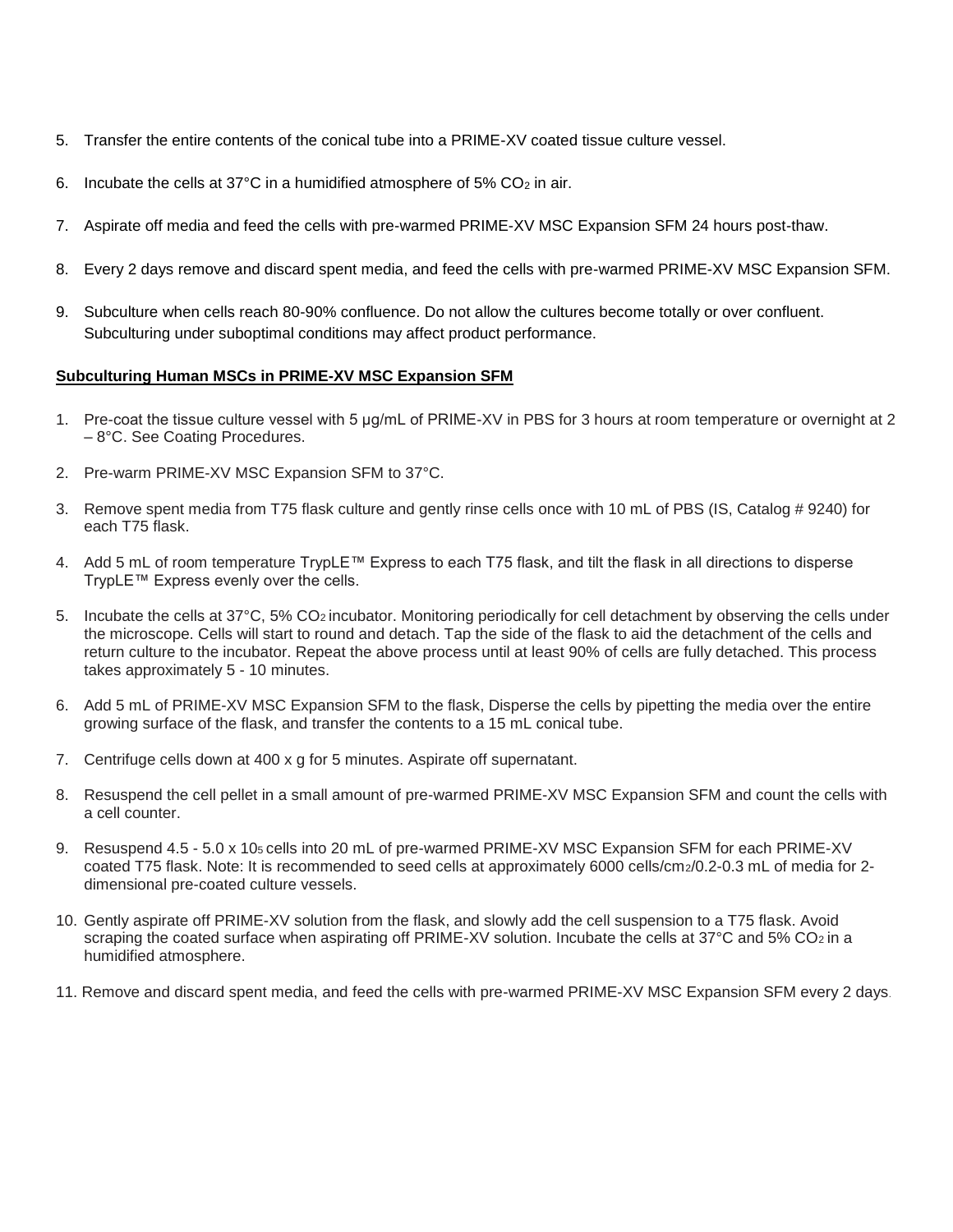### Data



**Figure 1.** Phenotypic analysis of human bone marrow-derived MSCs expanded in PRIME-XV MSC Expansion SFM for 3 passages were analyzed by flow cytometry. Cells were positive for CD105 and CD90 cell surface markers but lacked CD45 expression. For each antibody, isotype-matched controls were also included.

## Related Products

| Catalog # | <b>Product</b>                        | <b>Size</b>      |
|-----------|---------------------------------------|------------------|
| 31002     | <b>PRIME-XV Human Fibronectin</b>     | $100 \text{ mg}$ |
| 91139     | <b>PRIME-XV FreezIS</b>               | $10 \text{ mL}$  |
| 91140     | <b>PRIME-XV MSC FreezIS DMSO-Free</b> | 10 $mL$          |